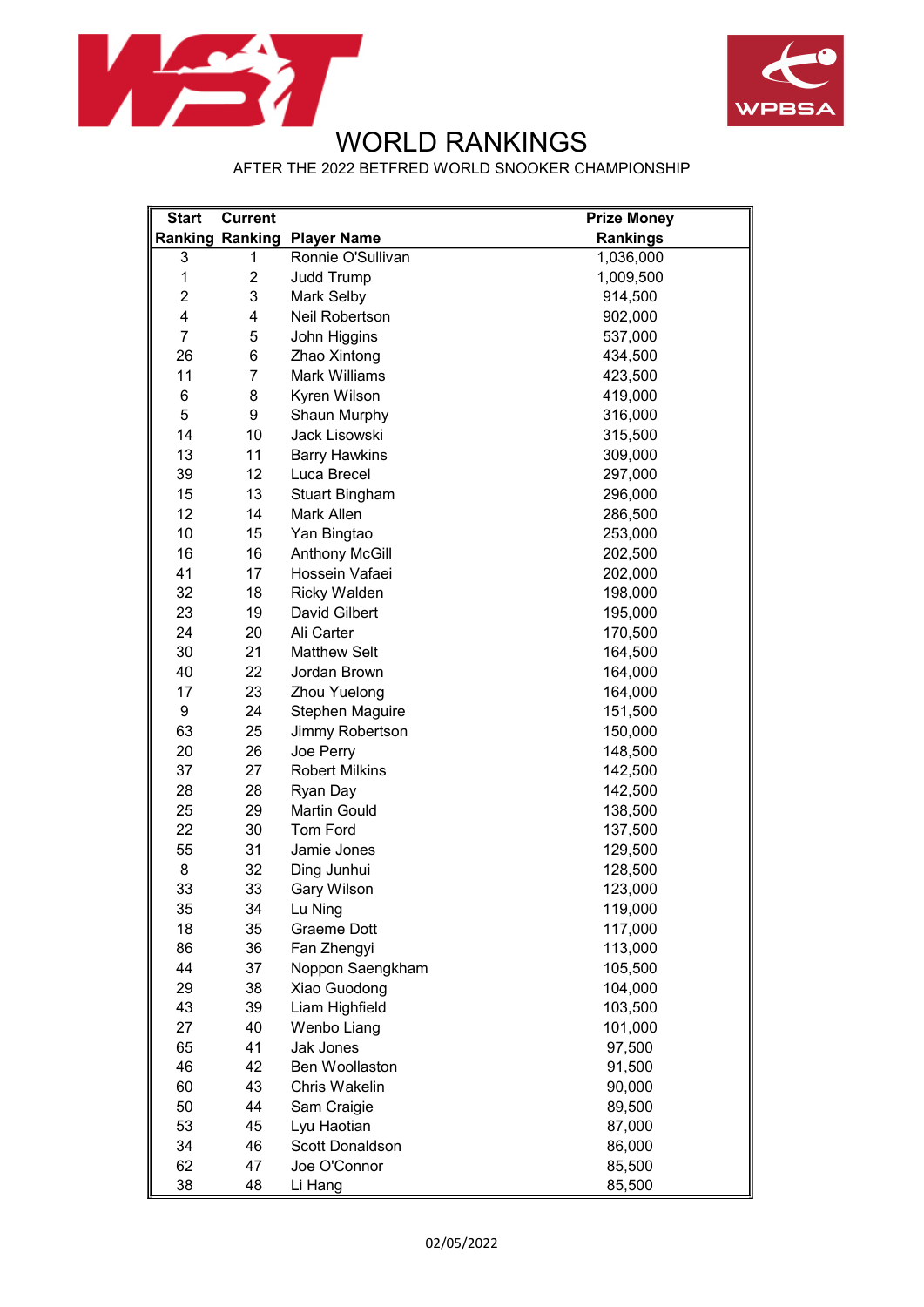



## WORLD RANKINGS

AFTER THE 2022 BETFRED WORLD SNOOKER CHAMPIONSHIP

| <b>Start</b> | <b>Current</b>         |                          | <b>Prize Money</b> |
|--------------|------------------------|--------------------------|--------------------|
|              | <b>Ranking Ranking</b> | <b>Player Name</b>       | <b>Rankings</b>    |
| 67           | 49                     | Jamie Clarke             | 84,500             |
| 54           | 50                     | Anthony Hamilton         | 84,500             |
| 52           | 51                     | Mark King                | 81,500             |
| 19           | 52                     | Thepchaiya Un-Nooh       | 80,000             |
| 66           | 53                     | Pang Junxu               | 80,000             |
| 49           | 54                     | <b>Mark Davis</b>        | 80,000             |
| 59           | 55                     | David Grace              | 78,500             |
| 36           | 56                     | <b>Matthew Stevens</b>   | 77,000             |
| 72           | 57                     | <b>Oliver Lines</b>      | 73,000             |
| 42           | 58                     | Mark Joyce               | 73,000             |
| 61           | 59                     | Dominic Dale             | 70,500             |
| 51           | 60                     | <b>Elliot Slessor</b>    | 70,500             |
| 68           | 61                     | Robbie Williams          | 70,500             |
| 45           | 62                     | Alexander Ursenbacher    | 68,000             |
| 58           | 63                     | Tian Pengfei             | 66,500             |
| 47           | 64                     | <b>Stuart Carrington</b> | 65,500             |
| 31           | 65                     | Michael Holt             | 62,000             |
| 21           | 66                     | <b>Kurt Maflin</b>       | 61,000             |
| 48           | 67                     | Martin O'Donnell         | 59,500             |
| <b>NEW</b>   | 68                     | Cao Yupeng               | *<br>59,000        |
| 57           | 69                     | Sunny Akani              | 59,000             |
| 81           | 70                     | <b>Ashley Hugill</b>     | 58,500             |
| 56           | 71                     | Andrew Higginson         | 58,000             |
| <b>NEW</b>   | 72                     | Jackson Page             | *<br>54,500        |
| 78           | 73                     | Allan Taylor             | 53,500             |
| 75           | 74                     | Yang Gao                 | 52,000             |
| 71           | 75                     | Simon Lichtenberg        | 48,500             |
| 70           | 76                     | <b>Ashley Carty</b>      | 46,000             |
| <b>NEW</b>   | 77                     | <b>Andy Hicks</b>        | *<br>44,000        |
| 77           | 78                     | Rory McLeod              | 42,500             |
| 76           | 79                     | Fergal O'Brien           | 42,500             |
| <b>NEW</b>   | 80                     | Yuan SiJun               | *<br>42,000        |
| 69           | 81                     | <b>Steven Hallworth</b>  | 40,500             |
| 64           | 82                     | Nigel Bond               | 40,000             |
| 80           | 83                     | Lukas Kleckers           | 39,500             |
| <b>NEW</b>   | 84                     | Wu Yize                  | *<br>38,500        |
| 74           | 85                     | Ken Doherty              | 38,500             |
| 73           | 86                     | Jianbo Zhao              | 35,500             |
| <b>NEW</b>   | 87                     | Zhang Anda               | *<br>34,500        |
| 84           | 88                     | Ben Hancorn              | 30,000             |
| <b>NEW</b>   | 89                     | <b>Hammad Miah</b>       | *<br>28,500        |
| <b>NEW</b>   | 90                     | <b>Mitchell Mann</b>     | *<br>27,000        |
| 85           | 91                     | Lee Walker               | 26,500             |
| 82           | 92                     | Peter Devlin             | 26,500             |
| 79           | 93                     | Aaron Hill               | 26,500             |
| <b>NEW</b>   | 94                     | Peter Lines              | *<br>24,500        |
| <b>NEW</b>   | 95                     | Zhang Jiankang           | *<br>24,000        |
| <b>NEW</b>   | 96                     | Duane Jones              | *<br>23,000        |